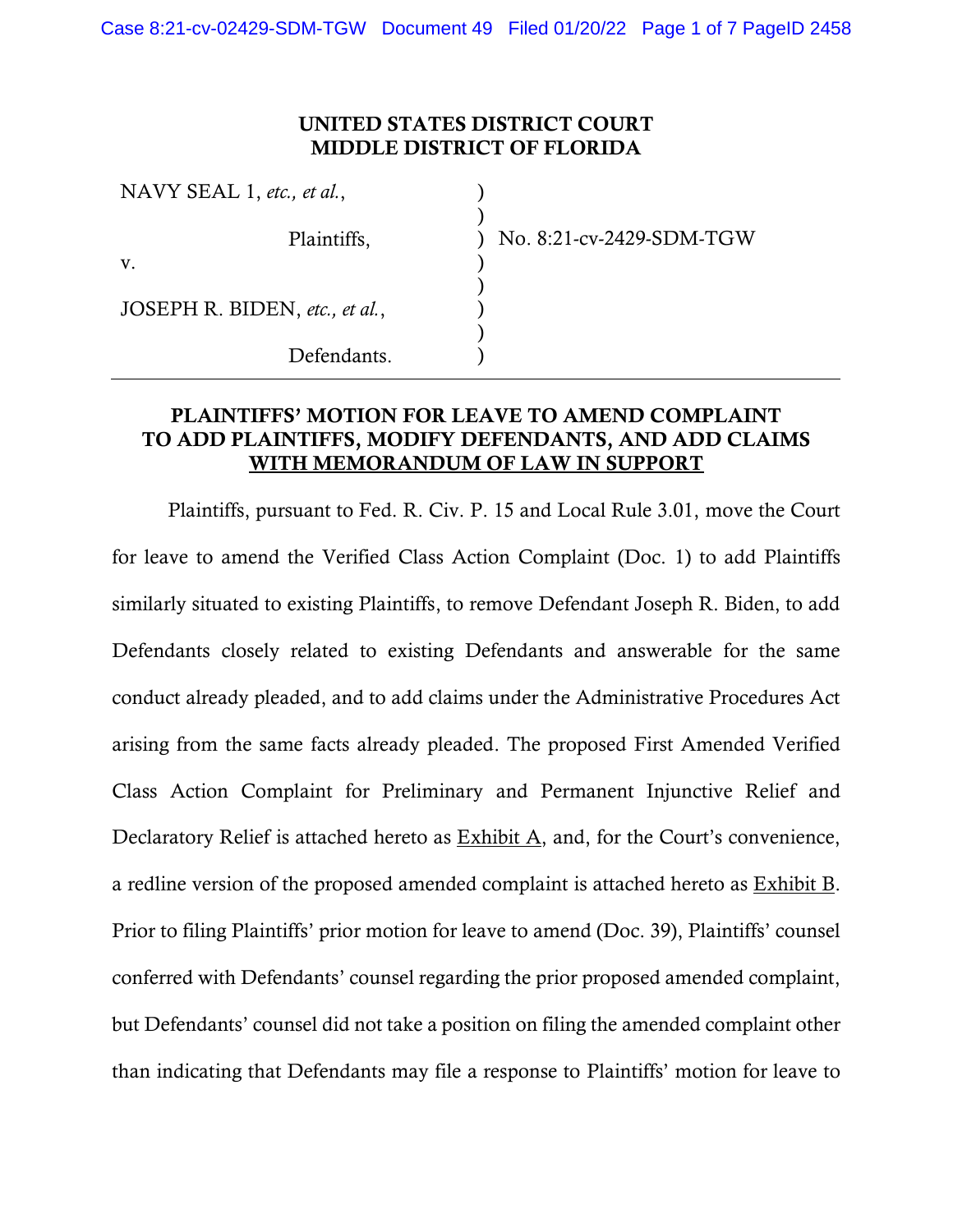amend. Since Plaintiffs filed their notice of withdrawal of their prior motion for leave to amend (Doc. 41), Plaintiffs' counsel has conferred with Defendants' counsel regarding this motion to amend and an extension of Defendants' deadline to respond to any amended complaint (Docs. 45, 46), but Defendants have not taken a position on the motion.

#### MEMORANDUM OF LAW IN SUPPORT

"A party may amend its pleading only with the opposing party's consent or the court's leave." Fed. R. Civ. P. 15(b). But Rule 15 specifically contemplates that "[t]he court should freely grant leave when justice so requires." *Id.* Here, Plaintiffs seek only to add Plaintiffs who, like existing Plaintiffs, are all similarly situated United States Armed Forces servicemembers and civilian federal employees who have requested but not received a religious exemption or accommodation from the mandatory Federal COVID-19 Vaccine Mandate and who face adverse employment action for refusing to accept or receive a COVID-19 vaccine; to remove a Defendant the Court held is not answerable to Plaintiffs' claims and add Defendants who are; and add claims for relief arising from the same facts already pleaded. No party will be prejudiced by the Court's granting leave to file the proposed amended complaint, as this is Plaintiffs' first request for leave to amend, the proposed additional parties and claims are closely related to the parties and claims already before the Court, and the motion is filed prior to Defendants' deadline to respond to Plaintiffs' original complaint.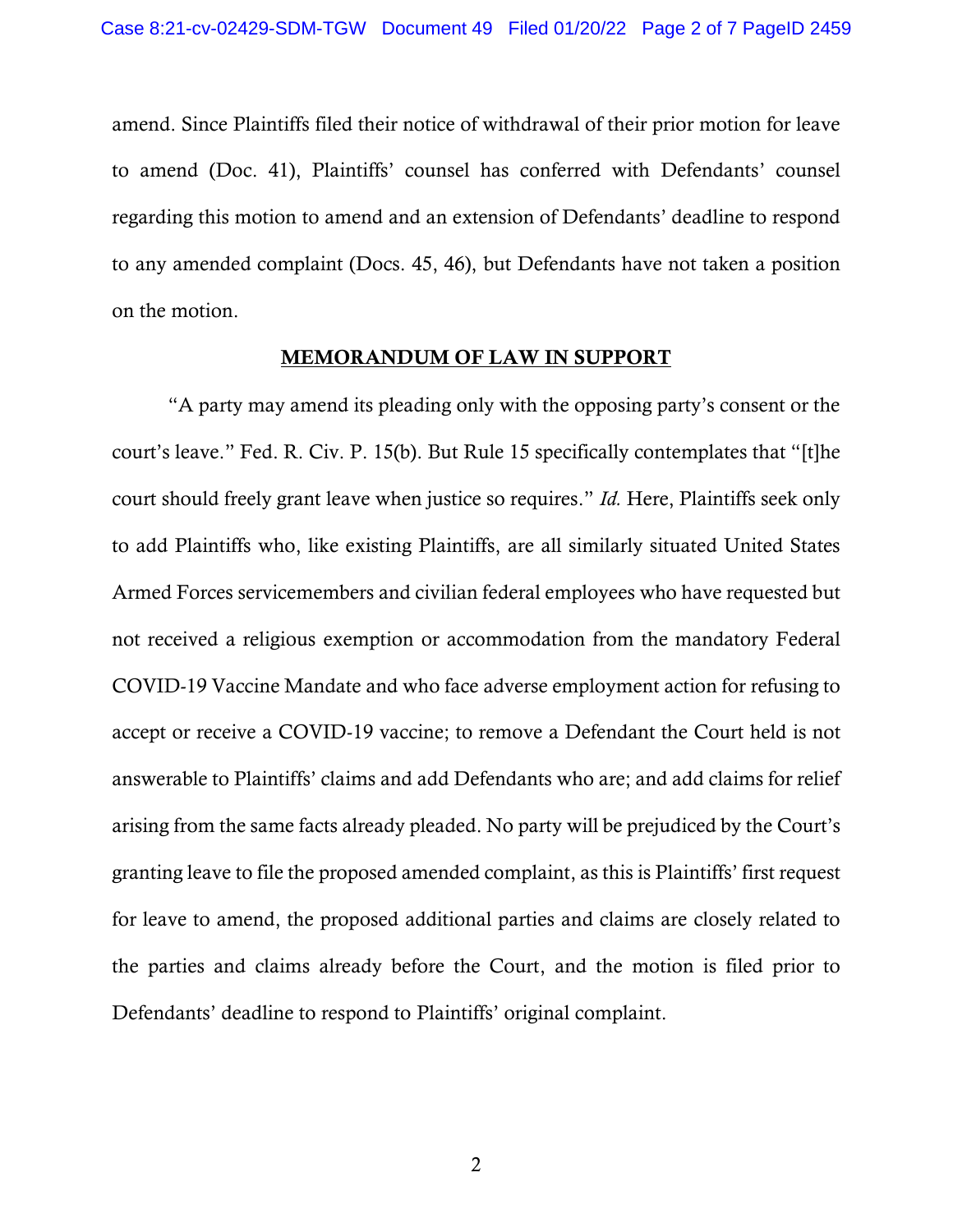### I. LEAVE TO AMEND SHOULD BE LIBERALLY GRANTED.

"Leave to amend should be liberally granted when necessary in the interests of justice." *Burger King Corp. v. Weaver*, 169 F.3d 1310, 1319 (11th Cir. 1999). As the Supreme Court has recognized, Rule 15's "mandate is to be heeded." *Foman v. Davis*, 371 U.S. 178, 182 (1962). Indeed, "[i]f the underlying facts or circumstances relied upon by a plaintiff may be a proper subject of relief, he ought to be afforded an opportunity to test his claim on the merits." *Id.* And, "the rule in this circuit" is that "a plaintiff *must* be given at least one chance to amend the complaint." *Long v. Satz*, 181 F.3d 1275, 1279 (11th Cir. 1999) (emphasis added); *Bryant v. Dupree*, 252 F.3d 1161, 1163 (11th Cir. 2001) (same); *Dussouy v. Gulf Coast Inv. Corp.*, 660 F.2d 594, 598 (5th Cir. 1981) (holding Rule 15 "evinces a bias in favor of granting leave to amend"). Thus, "unless there is a substantial reason to deny leave to amend, the discretion of the district court is not broad enough to permit denial." *Dussouy*, 660 F.2d at 598. It is an abuse of discretion for a district court to deny leave to amend where no substantial factor necessitates such a finding. *See, e.g.*, *Bryant*, 252 F.3d at 1163–65; *Loggerhead Turtle v. Cnty. Council of Volusia Cnty.*, 148 F.3d 1231, 1258 (11th Cir. 1998); *McKinley v. Kaplan*, 177 F.3d 1253, 1258 (11th Cir. 1999).

# II. THERE HAS BEEN NO DELAY OR BAD FAITH ON THE PART OF PLAINTIFFS PRIOR TO SEEKING LEAVE TO AMEND, AND NO PARTY WILL BE PREJUDICED BY PERMITTING PLAINTIFFS LEAVE TO AMEND.

Because leave to amend should be liberally granted, there are limited circumstances under which a party may be denied leave to amend, "such as undue

3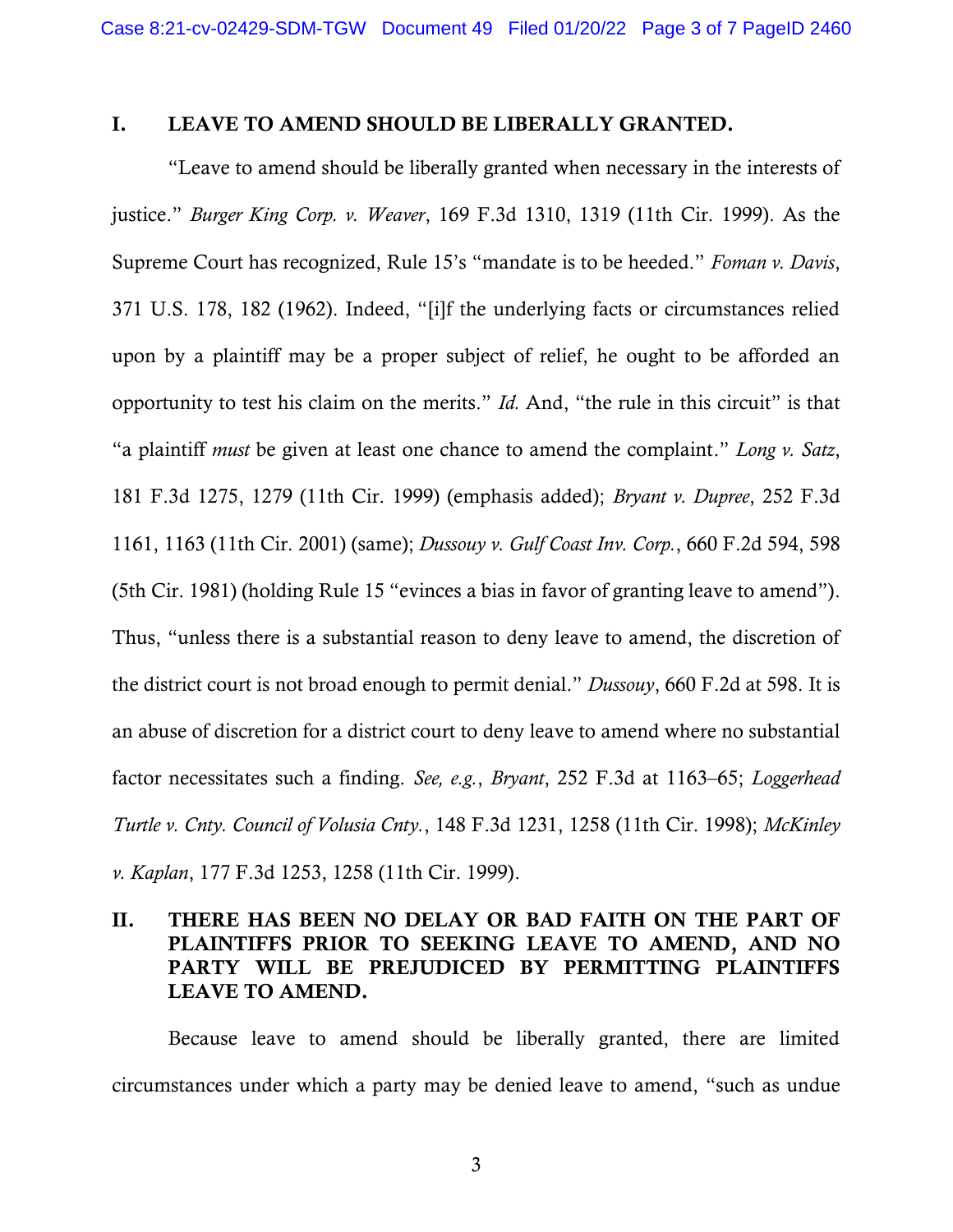delay, bad faith or dilatory motive on the part of the movant, repeated failure to cure deficiencies by amendments previously allowed, undue prejudice to the opposing party by virtue of allowance of the amendment, [and] futility." *Forman*, 371 U.S. at 182; *see also In re Engle Cases*, 767 F.3d 1082, 1108 (11th Cir. 2014) (same). No such factors are present in the instant Motion.

Plaintiffs bring this motion less than two weeks after Defendants filed their first required factual supplement and the date the Court set as the earliest date on which Plaintiffs could seek additional relief (Doc. 40 at 34–35); prior to Defendants' filing an answer or otherwise responding to the original complaint; and prior to any discovery. Under such circumstances, there can be no showing of undue delay or dilatory tactics on the part of Plaintiffs. *See Tampa Bay Water v. HDR Eng'r, Inc.*, 731 F.3d 1171, 1186 (11th Cir. 2013) ("A district court may find undue delay when the movant knew of facts supporting the new claim long before the movant requested leave to amend, and amendment would further delay the proceedings."). Moreover, as this is Plaintiffs' first request for leave to amend, $<sup>1</sup>$  there cannot be a showing that Plaintiffs seek to amend</sup> after repeated failure to cure any alleged deficiencies. *See Bryant*, 252 F.3d at 1164.

<sup>&</sup>lt;sup>1</sup> Plaintiffs initially moved for leave to amend on November 18, 2021 (Doc. 39). The Court entered its Order on Plaintiffs' preliminary injunction motion four days later, on November 22 (Doc. 40), which clarified and limited some of the issues raised in Plaintiffs' complaint. On November 30, 2021, prior to Defendants' filing any response to Plaintiffs' motion for leave to amend, Plaintiffs withdrew the motion and indicated that Plaintiffs would seek leave to amend in accordance with the guidance provided by the Court (Doc. 41).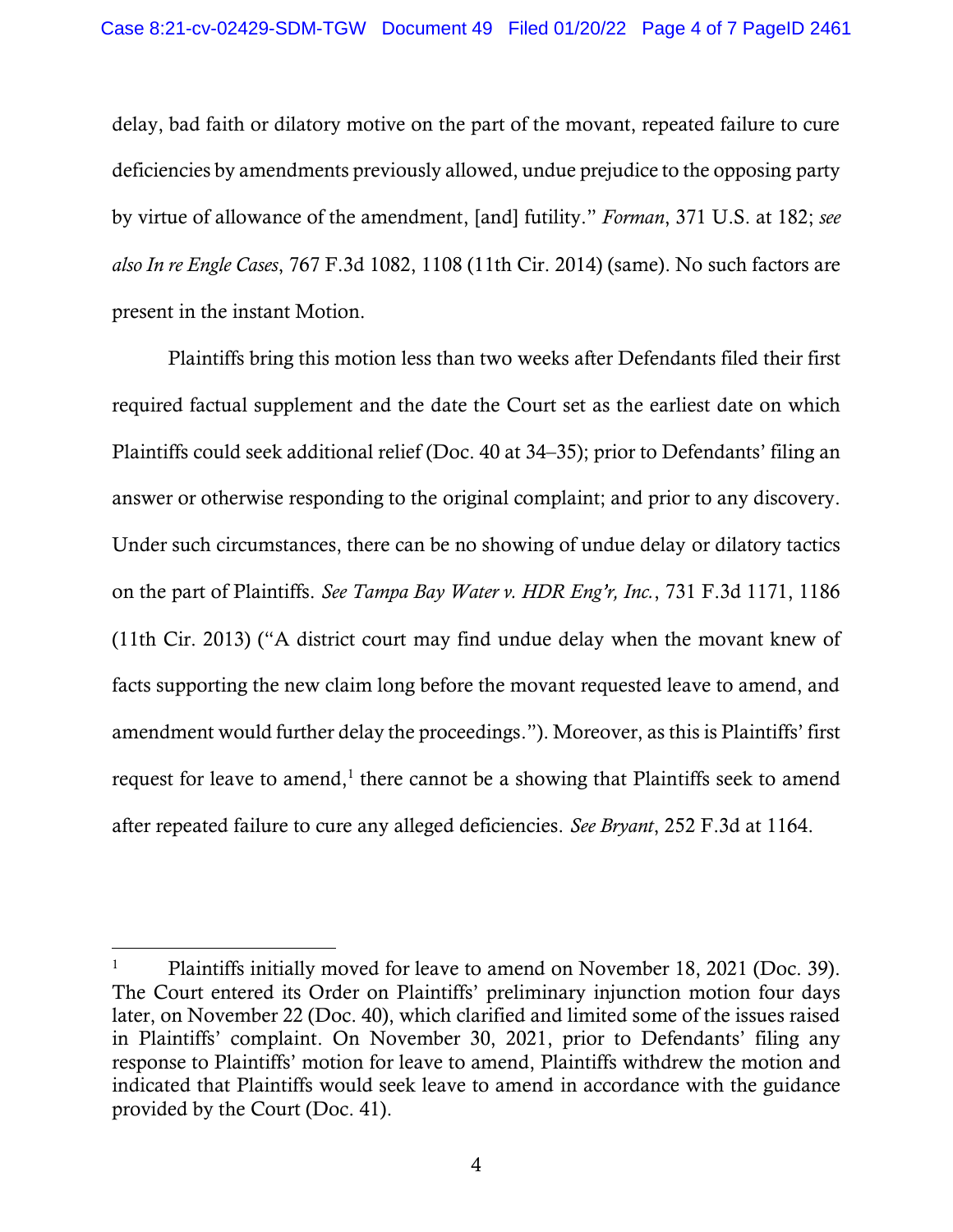Finally, there can be no showing of undue prejudice to Defendants, as this motion seeks only to add Plaintiffs with claims identical to those already pleaded in the original complaint, remove and add related Executive Branch Defendants necessary for complete relief based on the claims already pleaded in the original complaint, and add new claims arising out of the same facts and conduct already pleaded in the original complaint—all before Defendants' deadline to respond to the original complaint. (Doc. 46.) As the Eleventh Circuit has recognized, "[a]ny amendment to an original pleading necessarily involves *some* additional expense to the opposing party," but such nominal prejudice "constitute[s] anything but a substantial reason to deny leave to amend." *Loggerhead Turtle*, 148 F.3d at 1257. Indeed, "[m]ere inconvenience to a party does not constitute undue prejudice because 'there is invariably some practical prejudice resulting from an amendment.'" *Jones v. Mercure*, No. 1:13-cv-03946-WSD, 2015 WL 847467, at \*3 (N.D. Ga. Feb. 25, 2015) (quoting *Patton v. Guyer*, 443 F.2d 79, 86 (10th Cir. 1971)).

Prejudice to the non-moving party from an amendment is "typically found if the amendment (1) results in significant expense in conducting additional discovery or preparing for trial, (2) deprives the non-moving party of the ability to assert a claim or defense, or (3) significantly delays the resolution of the dispute." *Id.* Prejudice can also be found "when an amended complaint significantly changes a plaintiff's theory of recovery." *Bailey v. City of Douglasville*, No. 1:13-CV-00941-RWS-ECS, 2014 WL 12634308, \*4 (N.D. Ga. Feb. 14, 2014). None of those considerations are present in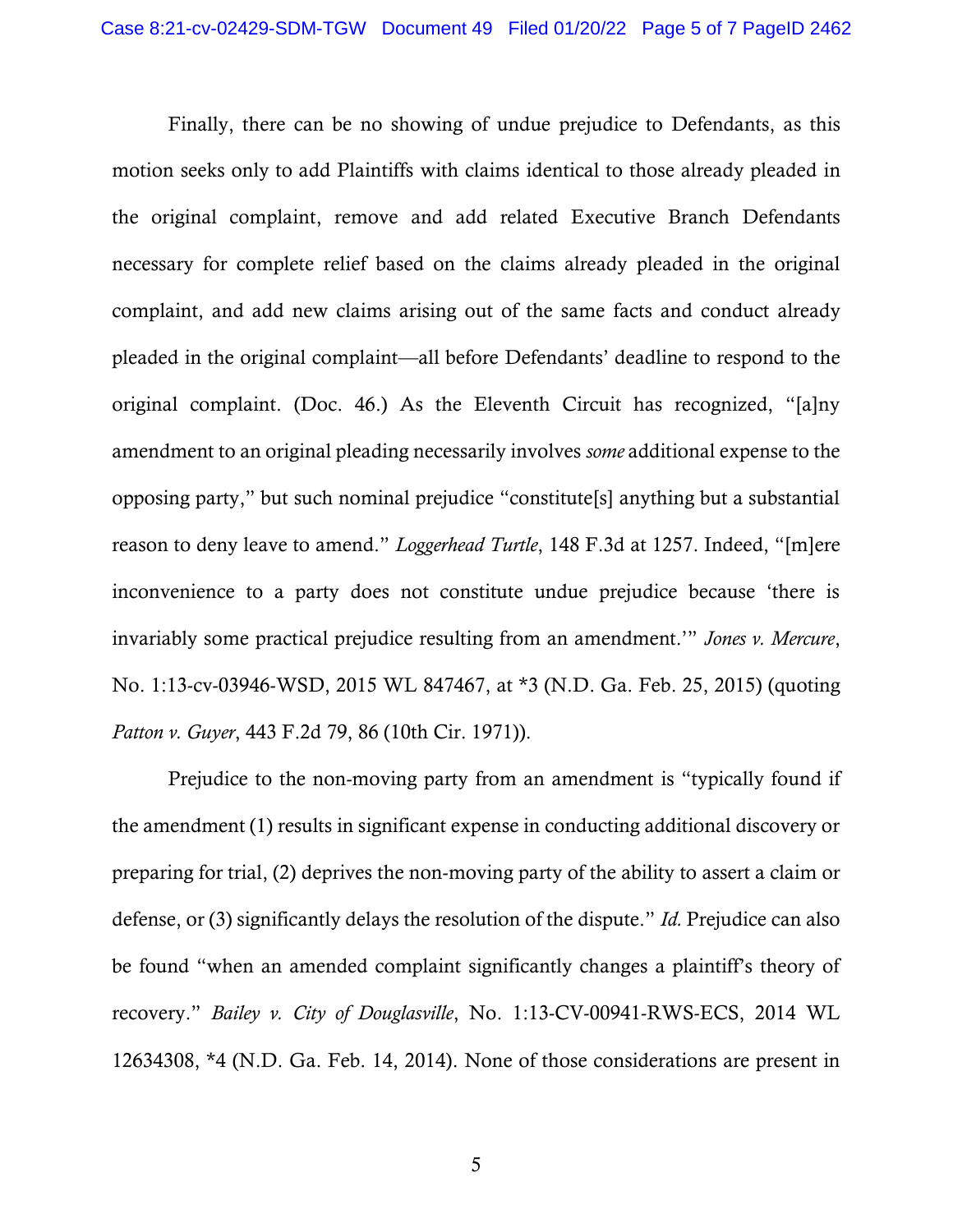Plaintiffs' proposed amended complaint, and thus no undue prejudice can result from granting Plaintiffs leave to amend.

### **CONCLUSION**

For the foregoing reasons, Plaintiffs respectfully request that the Court grant Plaintiffs leave to file the proposed amended complaint.

Respectfully submitted,

/s/ Roger K. Gannam Mathew D. Staver Horatio G. Mihet Roger K. Gannam Daniel J. Schmid\* Richard L. Mast\*\* LIBERTY COUNSEL P.O. Box 540774 Orlando, FL 32854 (407) 875-1776 court@lc.org hmihet@lc.org rgannam@lc.org dschmid@lc.org\* rmast@lc.org\* \*Admitted pro hac vice \*\*Application for admission pro hac vice forthcoming

*Attorneys for Plaintiffs*